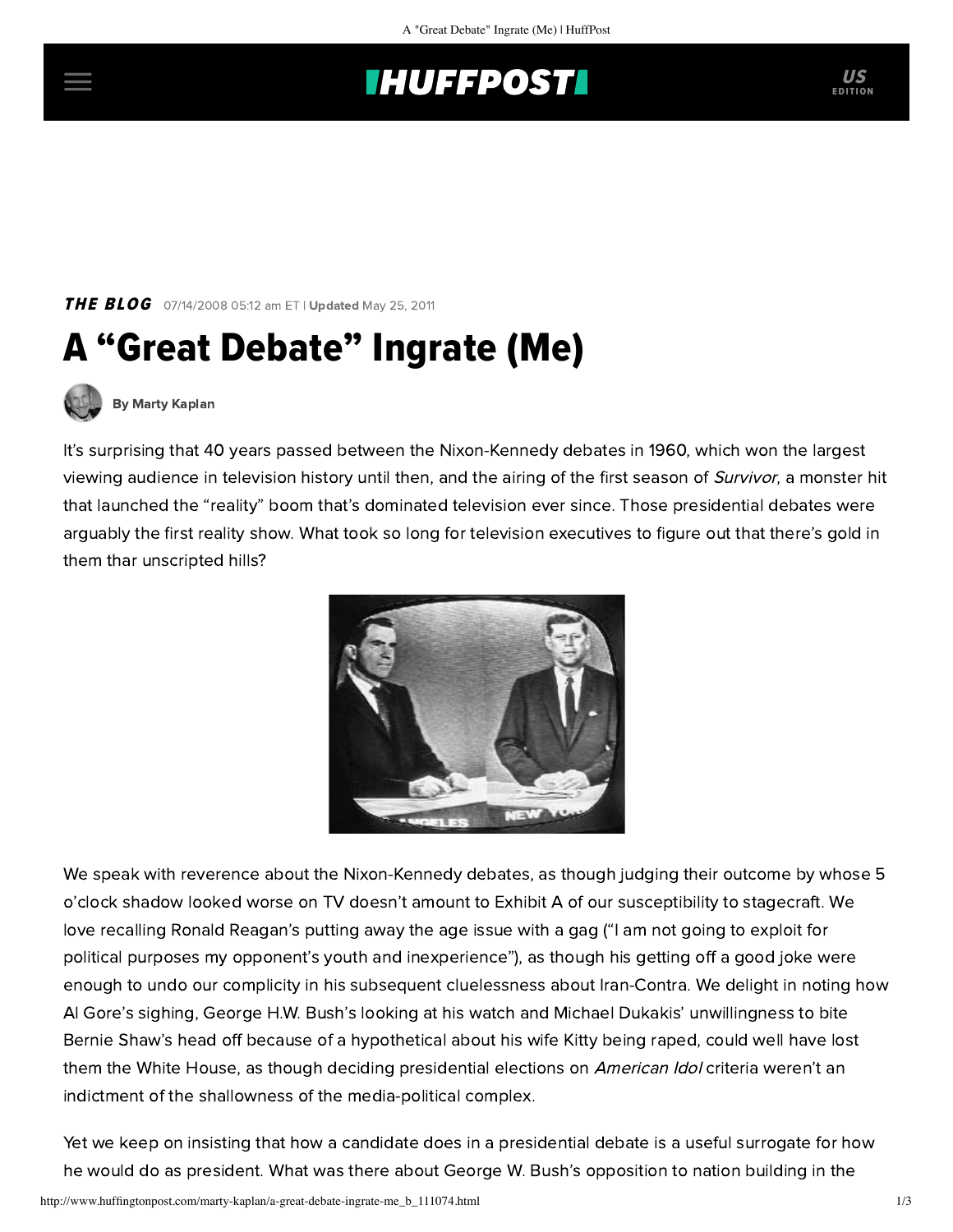#### A "Great Debate" Ingrate (Me) | HuffPost

2000 debates that could have enabled us to anticipate his aggrandizing freedom-on-the-march agenda? What was it in Dick Cheney's performance during the debates that could have prefigured the most arrogant flouting of the Constitution in the history of the Republic? For that matter, what was it that Bill Clinton said to Bob Dole in 1996 that might have forewarned us of the indiscipline and heartache to follow? Only hindsight makes any of those encounters illuminating.

As an inveterate goo-goo, I know I should be encouraged by the new proposal from the Commission on Presidential Debates: to junk the 30-second timers and to give the candidates eight 10-minute segments to discuss single topics that are lobbed in by a moderator who then withdraws to the sidelines. But this strikes me as tinkering at the margins.

Candidates have an innate horror of going off message. That's why debate prep is a quadrennial growth industry in campaignland. Thick binders, with tabbed Qs & As on every conceivable topic, are already being assembled. Key phrases are being polled and focus-grouped. The most wounding attacks are being imagined and countered. Potentially embarrassing votes and quotes are being cataloged and repudiated. Jokes and one-liners are being contributed by advisers and gag-writers. Stand-ins for the opposition are being coached for rehearsal. Gimmicks and stunts are being compiled and considered: issuing a challenge to sign a no-new-taxes pledge, say, or to have your gums examined by a panel of independent periodontists.

Presidential debates are solemnly portrayed by the media as great learning opportunities for the public. But unless something goes very wrong, there is nothing substantive a candidate will say in a debate that he has never said before. We are conditioned by the press to expect spontaneity, candor, a bombshell, a Perry Mason ending. "Did you hear that? He's for the Arabs! He admitted it!" Or: "See? He's a just another Republican, in maverick's clothing." But what we actually get is political kabuki — scripted and choreographed down to the last gesture and gerund.

The early press reaction to the Commission on Presidential Debates' proposed format is a microcosm of what now counts for political analysis. At two of the three debates, candidates will sit together at a table. This, we are told in various media accounts, will have the effect of neutralizing the height advantage that Obama, at 6 foot 1, has over McCain, who is 5 foot 9.

I don't doubt that for some American voters, a candidate's height is a worthy proxy for his presidentiality. Nor do I doubt that for other Americans, race or age or rumors will determine whom they choose. I am also aware — though it depresses me deeply — that the outcome of the election will likely depend on those voters who reach Election Day still undecided. Apparently a two-year campaign will have offered these swing voters in swing states insufficient information on which to base a decision.

That the result of a presidential race may depend on the limbic systems of a million or so Americans is a feature, not a bug, of universal suffrage. What Thomas Jefferson and James Madison proposed as countervailing measures to combat the potential dangers of self-government were a thriving public education system, an ingenious mechanism of checks and balances and a robust Fourth Estate. Unfortunately, none of these systems for safeguarding democracy from ignorance and subversion is in